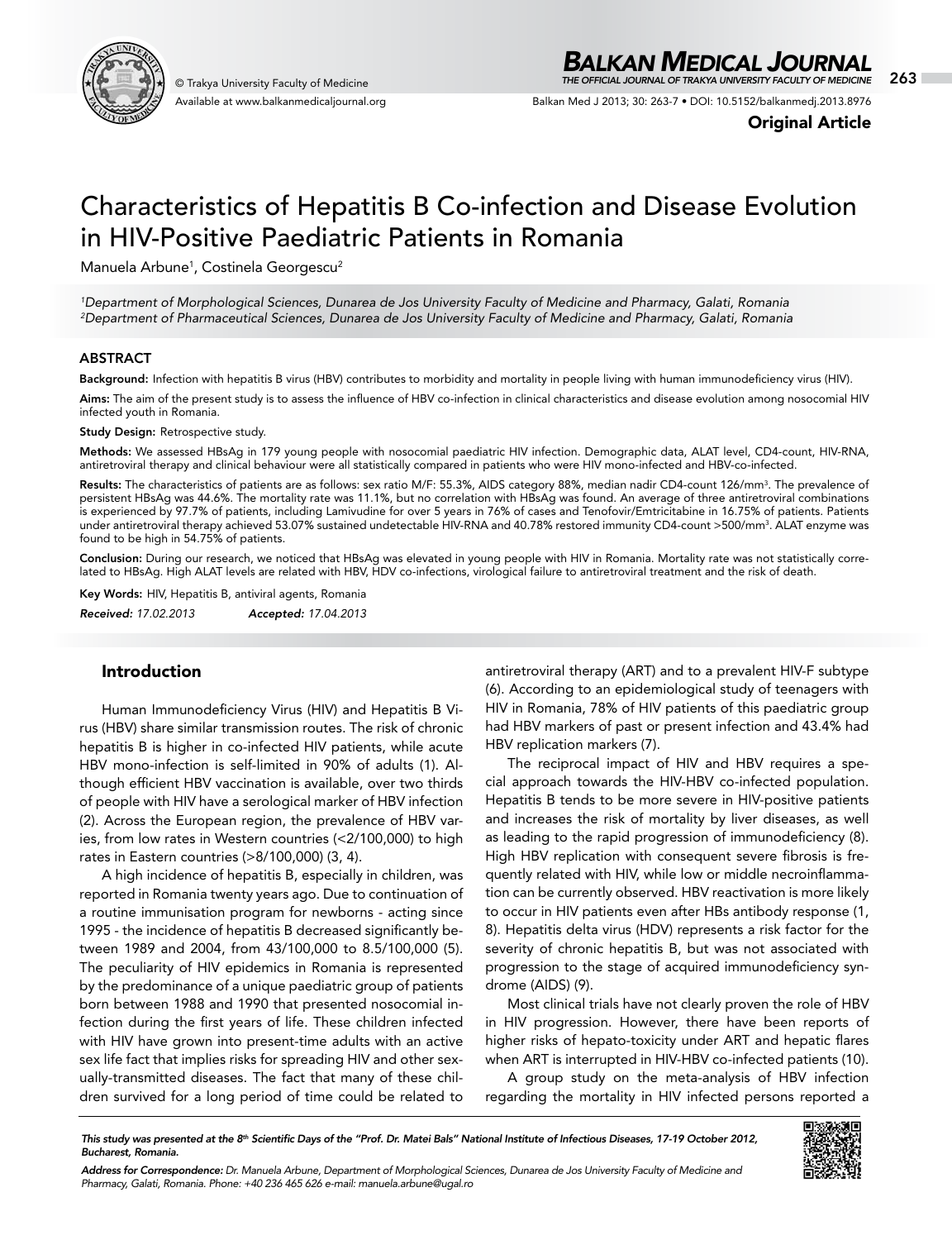decreased risk of death in post ART era (11). The benefits of ART by active drugs against both HIV and HBV have been proven by accurate HBV diagnostic and monitoring, including HBV-DNA level, serological tests, liver enzymes, ultrasound examination and  $\alpha$ -fetoprotein measurement (12). Lamivudine (LAM), as part of ART, has been widely experienced during the last years. Nowadays, this option is limited because of the risk of rapid emergence of LAM-resistant HBV (13,14). Most current guidelines recommend ART for all HIV-HBV coinfected patients, regardless of the immunity level, including two active HBV drugs, such as Tenofovir (TDF) or Emtricitabine (EMC) (12). Interferon therapies are not conclusive regarding the effectiveness of HBV response in HIV patients; therefore, this treatment option is rare (15).

The aim of this study is to evaluate the impact of HBV coinfection on clinical characteristics and the evolution of nosocomial HIV infected youth in Romania.

#### Material and Methods

This research study retrospectively assessed 179 medical records of HIV patients in Romania followed up in the Infectious Diseases Clinic from Galati County. The inclusion criteria were: year of birth between 1988 and 1990, and HIV diagnosis before age 16, prior to having an active sex life. The study also had a number of exclusion criteria: vertical HIV transmission and chronic hepatitis C co-infection. Demographic and behavioural data, HBs antigen (HBsAg), the history of antiretroviral therapy (ART), nadir of CD<sub>4</sub>-count, clinical and immunological HIV/AIDS stage by CDC-1993 criteria, were all collected in our database (January 2005) (16). We compared the characteristics of patients with positive and negative HBsAg. Alanine Amino-transferase (ALAT) level, HBsAg, CD<sub>4</sub>-count, and HIV- ARN viral-load and ART drug combinations had been recorded every 6 months. The study endpoint was in December 2011 or the date of death. Values over 1.5 normal references (NV) were considered high ALAT values. Liver enzymes and HBsAg were tested by means of automatic immune-enzymatic assay in the Laboratory of Infectious Diseases Hospital from Galati. Persistent HBV infection was defined by positive HBsAg over six months, detected in two or more samples. During the follow-up of this study, we developed a CD<sub>4</sub> count technique by means of flow cytometer (FACS Calibur) and quantitative analysis of HIV-RNA viral load in blood by polymerase chain reaction (COBAS TaqMan HIV-1), both of which were performed in The Clinical Laboratories of National Institute for Infectious Diseases "Prof. Dr. Matei Balş" from Bucharest. The HIV-RNA undetectable level was considered below 400 copies/mL.

Updated ART was decided according to European and Romanian HIV therapeutic guidelines (12,17). The ART levels that were studied were counted at the end of the study as the number of ART combinations and cumulative individual therapy period (month basis). We assessed the influence of common HIV and HBV antiviral drugs on HBsAg seroconversion, elevated ALAT levels and mortality rate, as the endpoint. The study was approved by The Ethical Committee of The

Infectious Diseases Clinic of "Dunarea de Jos" University from Galati.

Data was analysed by the XLSTAT statistical software. Mean or median values were calculated for continuous variables. The relationships between categorical variables were described with the cross-tabulation technique. Chi square test was used to examine the association between two categorical variables between groups. The results were processed as odds ratios (OR) and 95% confidence intervals (CI), with statistical significance levels of p<0.05.

#### Results

Persistent positive HBsAg was found in 44.6% (80/179) HIV patients from the paediatric cohort. Positive and negative HBsAg groups have similar distribution by sex and educational level. Most HBsAg positive patients are living in urban areas. Eighty-eight per cent of patients had documented clinical and/ or immunological AIDS criteria, but progression to AIDS was not significantly influenced by the persistent HBsAg (Table 1).

Global mortality rate was 11.1% (20/179), but the rate of death was not related to HBV co-infection (p=0.654). The seroconversion rate of HBsAg was found to be 17.5% (14/80) in HIV-HBV co-infected patients. Although HBs seroconversion was not noticed in any deceased patients, the death rate was not statistically influenced (p=0.169).

Evaluation of HDV markers was attained by 67/80 patients with persistent HBsAg; 16/67 were found to be positive. Coreplication of both HBV and HDV might enhance liver injury and significantly elevate ALAT, concordant with our findings (Table 2).

An average of three (1, 9) ART combinations were experienced by 179 of the patients until the end of 2011, including nucleoside/nucleotide class of common drugs for HIV and HBV, such as Lamivudine (LAM), Tenofovir (TDF) and Emtricitabine (EMC). Lamivudine was the most extensive experienced drug from the beginning of ART history while TDF and EMC became available for HIV treatment in Romania after 2010. In our study, 83% of patients were treated with LAM and 76% had over 5 years of LAM experience. Tenofovir and EMC were used together for most of the ART combinations and were supplied to 16.75% of patients. Replacing LAM with TDF/EMC was chosen for both HIV and HBV, according to the European AIDS Clinical Society algorithm of treatment in HIV/ HBV co-infection (12).

Both LAM and TDF/EMC have been administered in combinations that had at least two nucleoside reverse transcriptase inhibitors (NRTI) and a boosted protease inhibitor (IP/r) or non-nucleoside reverse transcriptase inhibitors (NNRTI). Some other drug classes were rarely combined, and this only happened in patients requiring salvage therapy.

Antiretroviral therapy evaluation at the end of this study emphasises that 53.07% of patients had sustained undetectable HIV-RNA and 40.78% had restored immunity with  $\mathsf{CD}_{\scriptscriptstyle{4}}$ count>500/mm3 . Effectiveness of ART is independent of HBsAg. Elevated ALAT was recorded in 54.75% of patients, but only 28% scored three times over the normal value (NV). None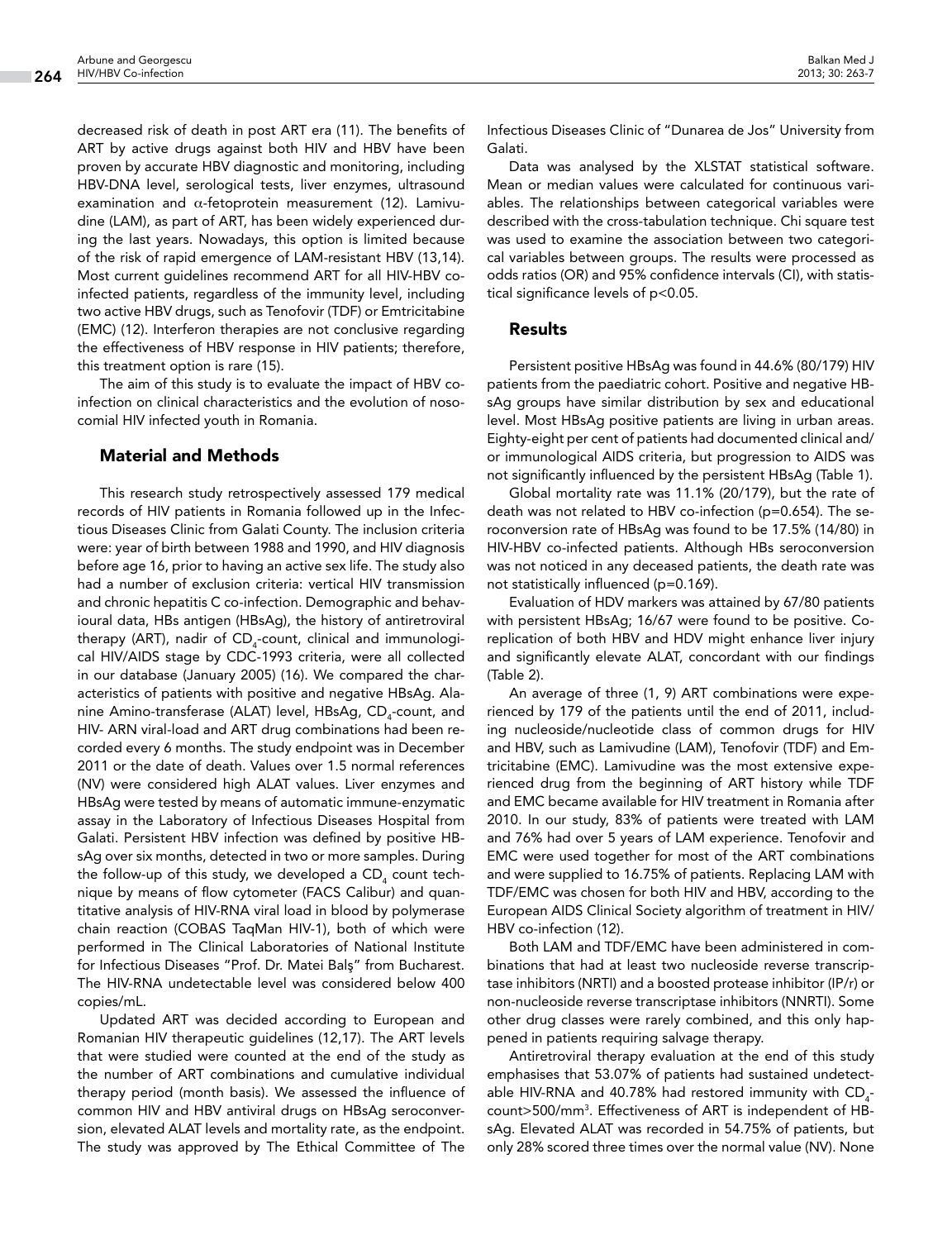|                                         | $HBsAg+$ (%) | $HBSAg-(%)$ | All (%) | $p(X^2 Test)$            |
|-----------------------------------------|--------------|-------------|---------|--------------------------|
| Gender: Male                            | 58.75%       | 52.52%      | 55.30%  | 0.404                    |
| Urban living aria                       | 67.5%        | 46.46%      | 55.86%  | 0.004                    |
| Low educational level $(\leq 4$ years)  | 26.25%       | 38.38%      | 32.96%  | 0.261                    |
| Alcohol users                           | 35%          | 34.34%      | 34.63%  | 0.926                    |
| Smokers                                 | 50%          | 55.55%      | 53.07%  | 0.459                    |
| Drug users                              | 6.25%        | 6.06%       | 6.14    | 0.940                    |
| Clinic CDC-stage C                      | 62.5%        | 67.67%      | 65.37%  | 0.469                    |
| Immunological stage 3                   | 77.5%        | 67.67%      | 72.06%  | 0.318                    |
| Mean of nadir CD4-count/mm <sup>3</sup> | 164,596      | 167,475     | 165,88  | $\overline{\phantom{a}}$ |

#### Table 1. Baseline characteristics: a comparative study in HIV patients HBsAg+ (N=80) vs. HBsAg- (N=99)

HIV: Human Immunodeficiency Virus; HBsAg+: Patients with positive HBs antigen; HBsAg-: Patients negative for HBs antigen; CDCstage: stage of HIV infection by Centers for Diseases Control classification; p (X<sup>2</sup>Test): p significance value of Chi square Test was considered below 0.005

|  |  |  |  | Table 2. Statistical associations with elevated alanine-amino-transferase (ALAT) |
|--|--|--|--|----------------------------------------------------------------------------------|
|--|--|--|--|----------------------------------------------------------------------------------|

|                                                    | <b>Elevated ALAT</b><br>$(N=98)(%)$ | <b>Normal ALAT</b><br>$(N=81)(%$ | $p(X^2 Test)$ | Odds ratio<br>(OR) |
|----------------------------------------------------|-------------------------------------|----------------------------------|---------------|--------------------|
| Gender: Male                                       | 62.24%                              | 46.91%                           | 0.040         | 1.866              |
| Alcohol users                                      | 40.81%                              | 27.16%                           | 0.050         | 1.841              |
| <b>Smokers</b>                                     | 57.14%                              | 48.14%                           | 0.230         | 1.435              |
| Drug users                                         | 8.16%                               | 3.84%                            | 0.223         | 2.281              |
| Tuberculosis drugs                                 | 42.85%                              | 38.27%                           | 0.534         | 1.201              |
| LAM in previous treatment                          | 24.48 %                             | 7.40%                            | 0.001         | 4.054              |
| HIV failure on ART<br>(detectable/undetectable VL) | 60.20%                              | 30.86%                           | < 0.001       | 3.388              |
| Restoration CD4>500/mm <sup>3</sup>                | 24.48%                              | 60.49%                           | < 0.001       | 4.721              |
| HBs Ag positive                                    | 38.77%                              | 75.30%                           | < 0.001       | 4.815              |
| HDV-HBV co-infection*                              | 17.44%                              | 1.23%                            | < 0.001       | 16.69              |

\*13/80 HBsAg positive patients with unavailable HDV markers

LAM: Lamivudine; ART: Antiretroviral treatment; HIV: Human Immunodeficiency Virus; VL: blood HIV-Viral Load; HDV: Hepatitis D Virus; HBV: Hepatitis B virus

of the 19 available NRTI, NNRTI and PI agents used for ART combinations were related to significant liver toxicity. It was also observed that ALAT levels increased more frequently in patients that stopped using LAM than in those who had ongoing LAM therapy (p=0.001; OR=4.58). Increased ALAT can be correlated with HBsAg, HDV co-infection, virological HIV failure on ART and HIV-related mortality. However, high ALAT values are more commonly in patients with restored immunity of CD<sub>4</sub>-count over 500/mm<sup>3</sup>, which is probably explained by the pathology of immune reconstruction following ART (18). Increased serum ALAT levels are not statistically correlated

with common risk factors such as alcohol, smoking, recreational drugs or concomitant anti-tuberculosis drugs for hepatotoxicity (Table 2).

### Discussion

The high frequency of HIV/HBV co-infection in Galati is typical for Romanian paediatric HIV epidemics. Considering that HIV infection was transmitted in early childhood, diagnosis of the disease varied depending on the age of the patient, on other associated diseases and on the individual context.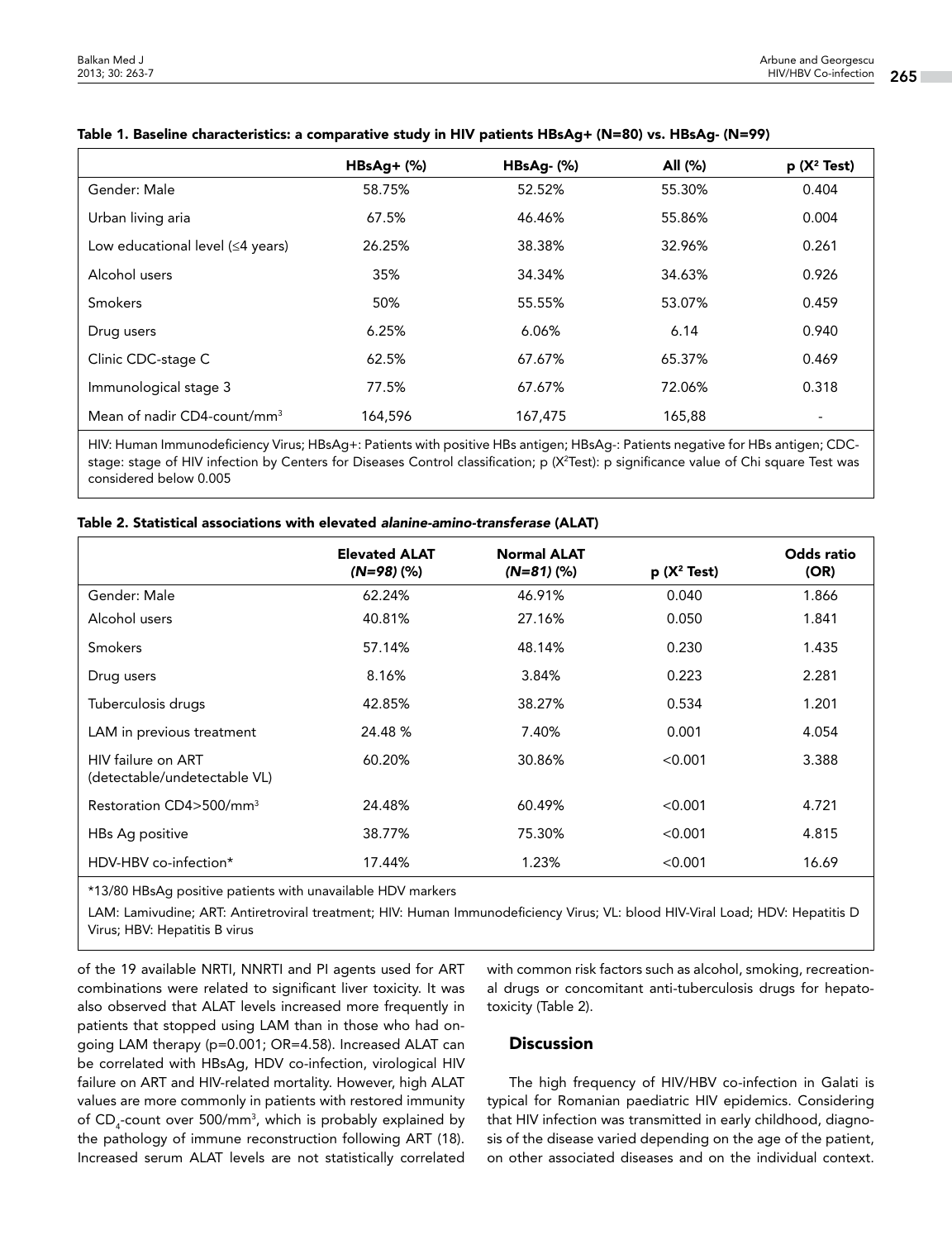Taking into account the associated HIV-related depressed immunity and frequent immaturity of the immune system during early childhood, a high rate of HBV persistence is expected in spite of long periods without symptoms. Compared with EuroSIDA Cohort data (16.505 patients), the proportion of HIV/ HBV co-infection in our study is over six times higher: 44.6% vs. 7.1% (2). Testing methods for HBsAg and hepatitis C virus (HCV) antibodies are routine practices for a basic evaluation in newly diagnosed HIV patients (12, 17). Other investigations recommended by current guidelines for the management of HIV/HBV co-infection, such as HBV-DNA, non-invasive histological tests or other HBV and HDV serological markers, are not made available by the Romanian health insurance system in our clinic, thus our patients can rarely have them done. Assessment of HBV co-infection among HIV patients by HBsAg is not accurate enough for severe immunosuppressed conditions (1).

Co-replication of both HBV and HDV might enhance liver injury and significantly elevate ALAT, concordant with our findings. The frequency of HIV/HBV/HVD co-infection among young people in Romania is 1.64 times higher than EuroSIDA Cohort data: 23.8% vs. 14.5% (2). The assessment of HDV influence on mortality rate is not feasible because our deceased patients were not previously tested for this virus. Mortality is independent of HBV in our study, but the EuroSIDA study has reported a six times higher mortality rate related to HBV (2). This discrepancy can be explained by age differences between Romanian patients and those in the EuroSIDA Cohort report and also by the variable virulence of HIV and HBV subtypes present in European countries.

Long-term HIV infection in young people in Romania in the paediatric cohort shows the HIV/AIDS history from the last 23 years. Survival is the most important achievement of ART, although history recalls many errors that were made at the beginning of HIV therapy. The primary aim of ART combination, including LAM, was to suppress HIV replication and not necessarily HBV. The apparent influence of LAM on HBV was observed in 17.5% of HIV/HBV co-infected patients with HBs seroconversion. However, HIV resistance mutations can have a quite fast response, especially in non-adherent patients. Moreover, LAM benefits in the prevention and limitation of liver injuries depend on time response (15). Using LAM in patients with previous multiple therapies with resistant strains is a treatment strategy to maintain both HIV and HBV "viral fitness" when there are no other treatment options. Although current international guidelines recommend the use of TDF and EMC in the first line of ART, they were only recently made available for our patients and are usually used in salvage therapy. Lamivudine was changed with TDF/EMC in thirty of our patients with ART failure and apparent HBV resistance (17). The testing procedures for HBV resistance in LAM therapy was not available for our patients. The assumption of Lamivudine resistance was based on long-term exposure to LAM and high ALAT levels. Normalisation of serum ALAT levels, without significant kidney toxicity, succeeded after six months of TDF/ EMC therapy. Future screening of TDF/ EMC patients as part of ART should be carefully taken into account for both HBV and HIV response. Discontinuity of TDF/EMC and HBV drug-

resistance are related to hepatitis flare ups. The present peculiar aspects of HBV co-infection among Romanian youths call for a review of the therapeutic strategy. Up to date investigations for viral hepatitis diagnostic, new antiviral agents and liver transplants are future expectations for the efficient management of HIV/HBV co-infection.

In conclusion, the prevalence of persistent HBV is 44.6% on youth in HIV paediatric cohort in Galati. Mortality rate in HIV patients is not influenced by HBV co-infection. Long-term treatment for HIV with Lamivudine overlaps with HBs seroconversion in 17.5% of HIV/HBV co-infected patients. Immunological and HIV-virological failure under ART, the interruption of Lamivudine, HBV and HVD co-infections are predictable factors for increased ALAT values. The accurate assessment of HBV infection is necessary in order to improve the management of HIV/HBV co-infected young people in Romania.

*Ethics Committee Approval: Ethics committee approval was received from "Dunarea de Jos" University from Galati.*

*Informed Consent: Written informed consent was waived because of the retrospective nature of the analysis but all patients previously permitted to the use of their medical records for the purpose of any form of clinical study.*

*Peer-review: Externally peer-reviewed.*

*Author contributions: Concept – M.A.; Design – M.A.; Supervision – C.G.; Resource – M.A.; Materials – M.A.; Data Collection&/or Processing M.A., C.G.; Analysis&/or Interpretation – M.A., C.G.; Literature Search – M.A., C.G.; Writing – M.A., C.G.; Critical Reviews – C.G.*

*Conflict of Interest: No conflict of interest was declared by the authors.* 

*Financial Disclosure: No financial disclosure was declared by the authors.*

#### References

- 1. Wang HS, Han SH. Management of hepatitis B in special popula-tion. Clinical Liver Disease 2010;14:505-20. [\[CrossRef\]](http://dx.doi.org/10.1016/j.cld.2010.05.002)
- 2. Konopnicki D, Mocroft A, de Wit S, Antunes F, Ledergerber B, Katlama C, et al. Hepatitis B and HIV: prevalence, AIDS progression, response to highly active antiretroviral therapy and increased mortality in the EuroSIDA cohort. AIDS 2005;19: 593-601. [[CrossRef\]](http://dx.doi.org/10.1097/01.aids.0000163936.99401.fe)
- 3. Liaw YF, Brunetto MR, Hadziyannis S. The natural history of chronic HBV infection and geographical differences. Antiviral Therapy 2010;15:25-33. [[CrossRef](http://dx.doi.org/10.3851/IMP1621)]
- 4. Tekin Koruk S, Koruk I, Gursoy B, Çalisir C, Kuksell F, Yildiz Zeyrek F, et al. Hepatitis B and Hepatitis C Seroprevalence in the Center of Sanliurfa Province From Southeastern Anatolia Region and Related Risk Factors. Balkan Med J 2010;27:367-72.
- 5. Pitigoi D, Rafila A, Pistol A, Arama V, Molagic V, Streinu-Cercel A. Trends in hepatitis B incidence in Romania, 1989-2005. Euro Surveill 2008;13:pii=8012.
- 6. Apetrei C, Loussert-Ajaka I, Collin G, Letourneur F, Duca M, Saragosti S, et al. HIV type 1 subtype F sequences in Romanian children and adults. AIDS Res Hum Retroviruses 1997;13:363-5. [\[CrossRef](http://dx.doi.org/10.1089/aid.1997.13.363)]
- 7. Ruta SM, Matusa RF, Sultana C, Manolescu L, Kozinetz CA, Kline MW, et al. High prevalence of hepatitis B virus markers in romanian adolescents with human immunodeficiency virus infection. J Int AIDS Soc 2005;7:68. [\[CrossRef](http://dx.doi.org/10.1186/1758-2652-7-1-68)]
- 8. Audsley J, du Cros P, Goodman Z, McLean C, Mijch A, Lewin SR, et al. HIV replication is associated with increased severity of liver